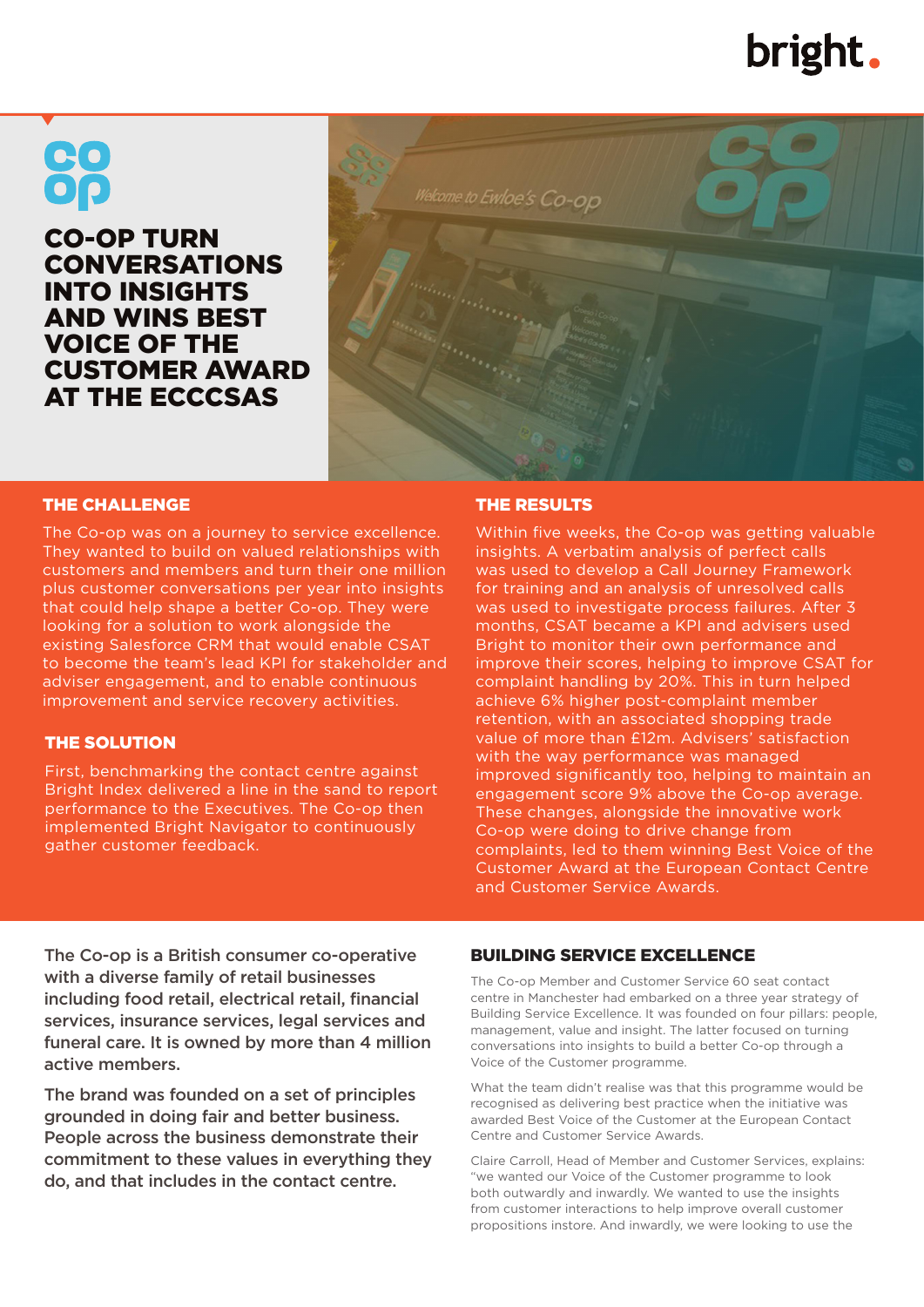customer feedback to improve the quality of service delivered by the contact centre and increase the value that we add to the business. It was this need to gather customer feedback on our contact centre service experience that led us to Bright."

#### QUICK AND EASY

The first thing that the Co-op did was establish a benchmark to work with. The Co-op used Bright Index to benchmark their performance before embedding Bright Navigator, the CSAT tool.

"We chose to implement Bright because it is simple, quick to deploy and cost effective," explains Adrian Morley, Change Consultant at the Co-op. "We weren't looking for bells and whistles – although we know Bright can do more than we initially needed – we were just looking for a solution that would do the job well.

"The benchmark exercise gave us our starting point. One of the key selling points of Bright is the depth of the benchmarking dataset, which enabled us to reference against our sector. This gave us clear areas of focus and enabled us to set targets. Bright Navigator helped us monitor progress against those targets, identify improvements and uplift the results."

Bright Navigator was customised around four key requirements: stakeholder reporting, adviser engagement, service design and service recovery.

## EVIDENCE FOR STAKEHOLDERS

*"Bright was able to provide comprehensive benchmarks and ongoing reporting for the question set, enabling me to evidence a high standard of service to senior stakeholders."*

Head of Member and Customer Services

"Within five weeks we were getting really valuable insights," says Claire. "On day one we had no other reference point so we focused on performance against benchmark but as we went on the trend data started to become more important. Customer comments were added to the reports to illustrate what customers were typically telling us (good and bad) which helped to bring our service to life for the Exec audience.

#### ADVISER ENGAGEMENT 9% HIGHER THAN AVERAGE

"We recognised that adviser engagement was a key part of the process to building service excellence," says Claire. "We wanted advisers to care about their scores and have the tools to improve them<sup>"</sup>

An analysis of the 'perfect call' was conducted and as a result a model call journey was created to help advisers see where and how they could deliver excellence. The call journey has five fundamental steps: the big hello, make it matter, going the extra mile, I've done what I've said I'll do and the fond farewell.

With this under their belts, advisers were shown how to use the Bright tool to monitor their own performance on the call journey in real time through a personal dashboard. They have access to their scores and the customer feedback and can see how they are performing against the team and the centre.

"It wasn't until CSAT became a KPI for advisers and teams after three months using the Bright system that we saw CSAT and Recommendation scores start to increase," admits Claire.

"We developed a league table, and leader boards were put up around the centre using the data from the system. Crucially, we were not looking to identify the under performers. Our whole approach was to focus on those that were over performing. We shared their successful calls with everyone in the centre, and we significantly increased recognition for good customer service.'

Advisers became addicted to their feedback, aiming high and being delighted with what customers were saying about them.

"We'd managed to improve colleague engagement by 26 points to 85% in the run-up to implementing Bright," reveals Adrian."We knew the following year would be a tough year with an increased focus on performance and efficiency and the last thing we wanted was for advisers to feel they were being put under pressure to deliver more targets. Bright enabled us to focus on the positive aspects of service and make performance comparisons that were transparent and fair. We maintained our engagement scores, and the survey showed that advisers were significantly more satisfied at the way performance was managed than they were the year before.

*"Advisers have really taken to having CSAT as a KPI thanks to the ease of viewing their scores and verbatim feedback and that's helped us sustain an engagement score that's 9 points higher than the Co-op average."*

Head of Member and Customer Services